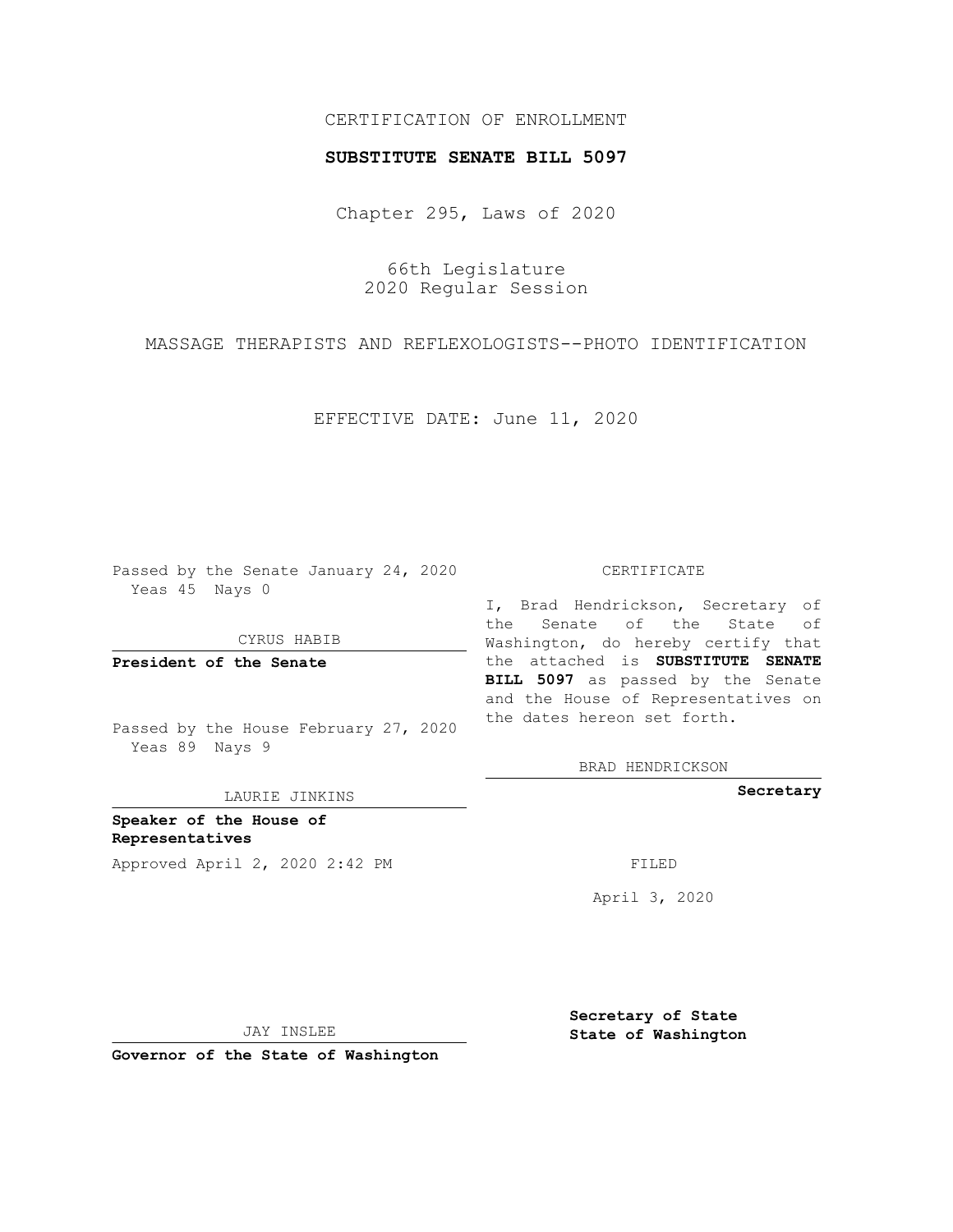## **SUBSTITUTE SENATE BILL 5097**

Passed Legislature - 2020 Regular Session

**State of Washington 66th Legislature 2019 Regular Session**

**By** Senate Health & Long Term Care (originally sponsored by Senators Cleveland, Wilson, L., Keiser, and Kuderer)

READ FIRST TIME 01/28/19.

 AN ACT Relating to the licensure and certification of massage therapists and reflexologists; and amending RCW 18.108.045.

BE IT ENACTED BY THE LEGISLATURE OF THE STATE OF WASHINGTON:

 **Sec. 1.** RCW 18.108.045 and 2016 c 41 s 5 are each amended to 5 read as follows:

 (1) A massage therapist licensed under this chapter or a reflexologist certified under this chapter must conspicuously display his or her credential in his or her principal place of business. If the licensed massage therapist or certified reflexologist does not have a principal place of business or conducts business in any other location, he or she must have a copy of his or her credential available for inspection while performing services within his or her 13 authorized scope of practice.

 (2) A massage therapist licensed under this chapter or a 15 reflexologist certified under this chapter must have government- issued photo identification on his or her person or have it be 17 available for inspection by city, county, or state law enforcement or department personnel at all times he or she practices massage therapy or reflexology. The name of the massage therapist or reflexologist on the government-issued photo identification must match the name on the massage therapy license or reflexology certification.